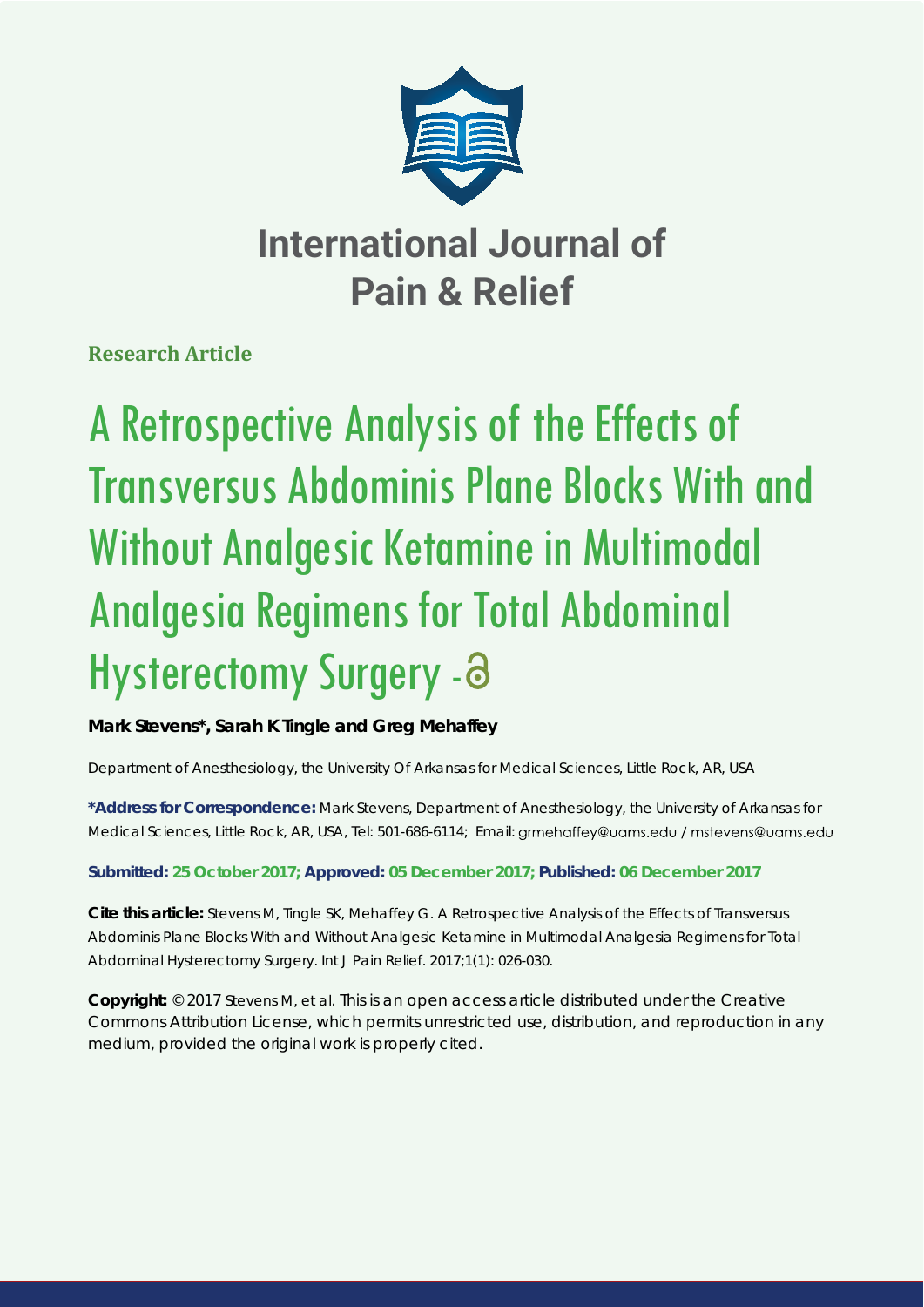### **ABSTRACT**

Background: The efficacy of Transversus Abdominis Plane (TAP) blocks in reducing postoperative narcotic consumption has been established, but the impact of TAP blocks in a multimodal analgesic regimen have been studied to a lesser degree. This study aims to evaluate the efficacy of TAP blocks following Total Abdominal Hysterectomy (TAH) surgery in two different multimodal analgesic regimens.

**Methods**: After local institutional review board approval (#204508), all adult women that underwent TAH surgery at our institution between May 1, 2014 and June 30, 2016 were assigned one of three groups dependent upon the analgesic regimen used to address postoperative pain. Group 1 (Control) patients received NSAIDS, acetaminophen, and narcotics for intraoperative and postoperative analgesia. Group 2 (TAP) received NSAIDS, acetaminophen, narcotics, and an intraoperative TAP block. Group 3 (TAPK) received NSAIDS, acetaminophen, narcotics, an intraoperative TAP, and an intraoperative dose of ketamine. Cumulative opioid consumption, NRS pain scores, PONV rates, and length of stay were recorded for 48 hours postoperatively and compared.

**Results**: The intervention groups, (TAP n = 33, TAPK n = 16) and the control group (n = 29) were comparable with respect to patient characteristics. The TAP group's median cumulative morphine usage (38.3 mg [IQR = 29-54]) and TAPK's median cumulative morphine usage (37.5 mg [IQR = 26-66]) at 24 hours were significantly less than that of the control group (77.5 mg [IQR = 46-97]). The TAP and TAPK groups showed reduction in NRS pain scores at various times compared to the control group. The TAP group demonstrated a significant reduction in PONV compared to the control and TAPK groups, and median Length Of Stay (LOS) were similar between the two groups.

**Conclusion**: TAP blocks with and without the addition of intravenous ketamine in patients undergoing TAH reduced opioid consumption in the first postoperative day.

### **INTRODUCTION**

Postoperative pain must be addressed in every patient that undergoes a surgical procedure, but that comes with a cost when we use the most common perioperative analgesic, narcotics. Adverse Drug Events (ADEs) attributed to narcotic administration include Postoperative Nausea and Vomiting (PONV), delayed return of bowel function, sedation, respiratory depression, urinary retention, and immune system suppression[1]. A single ADE from narcotics can lengthen hospital stay by 3 days and thus add approximately \$4,700 to the cost of care for a surgical encounter [2]. Multimodal postoperative analgesic regimens are gaining popularity in an effort to minimize narcotic usage and thus the ADEs related to them.

Regional anesthesia techniques provide superior analgesia compared to narcotics, while limiting serious ADEs [3]. Transversus Abdominis Plane (TAP) blocks have gained popularity in abdominal and pelvic procedures in order to optimize recovery. First described in 2001 by Rafi, TAP blocks were reported to provide analgesia to the anterolateral abdominal wall [4], and with the introduction of ultrasound guidance, this procedure has become technically simple with a high margin of safety. The aim of this retrospective cohort study was to analyze the reduction in postoperative narcotic consumption attributed to the addition of TAP blocks to a multimodal analgesia regimen consisting of perioperative Nonsteroidal Anti-Inflammatory Drugs (NSAID) and narcotics for patients undergoing Total Abdominal Hysterectomy (TAH) surgery. This study also includes a third arm that adds a single intraoperative dose of intravenous ketamine to the analgesic regimen and reports if any reduction in postoperative narcotic consumption is seen.

#### **METHODS**

This study was approved by the institutional review board, reference no. 204508, and dated August 2, 2016. The perioperative medical record of all women 18 years and older who underwent TAH with salpingo-oophorectomy at the University of Arkansas for Medical Sciences between May 1, 2014 to June 30, 2016 who did not have a history of chronic narcotic use preoperatively and were ASA physical status 1-3 at the time of surgery were included. Patients who had allergies to NSAIDS or who received adjunct analgesic agents other than those included in the study were excluded. In total, 264 cases were identified. Of those, exclusions occurred due to  $ASA$ 3, lack of intraoperative or postoperative NSAID administration, addition of analgesics other than those included in the study such as dexamethasone, and lack of TAP block or TAP block performed at times after emergence from anesthesia.

The charts for all patients who met the above criteria were reviewed and patients were assigned to three groups. Group 1 (Control group) patients received NSAIDS, acetaminophen, and narcotics for intraoperative and postoperative analgesia. Group 2 (TAP group) patients received NSAIDS, acetaminophen, narcotics, and an intraoperative TAP block. Group 3 (TAPK group) patients received NSAIDS, acetaminophen, narcotics, an intraoperative TAP block as in Group 2, plus an intraoperative analgesic dose of ketamine  $(0.5-1 \text{ mg/kg}$  at induction of anesthesia). The dosages of NSAIDS and acetaminophen were equivalent across the groups.

General anesthesia for each case consisted of induction with fentanyl 1-1.5 μg/kg followed by propofol 1.5-2 mg/kg. Patients then received either succinylcholine 1.5-2 mg/kg or rocuronium 0.6-1.2 mg/kg to facilitate tracheal intubation, followed by rocuronium or cisatracurium to provide surgical conditions. The TAP blocks were performed under ultrasound-guidance at the conclusion of the surgical procedure but prior to emergence and extubation. Blocks were performed with a 20g echogenic needle (Halyard Health, echobright nonstim needle, 100mm) to deliver 40cc of 0.25% bupivacaine, 20cc per side. First, the skin on each side was prepped with chlorhexidine at the midaxillary line between the iliac crest and inferior costal margin, and a linear high-frequency probe was used to visualize the three lateral abdominal wall muscles. The block needle was inserted under aseptic technique, and advanced using in-plane ultrasound visualization until the needle tip was confirmed between the transversus abdominis and internal oblique muscles, at which point 20cc of 0.25% bupivacaine was injected in incremental doses. Anesthesia was maintained with oxygen, air, and sevoflurane or isoflurane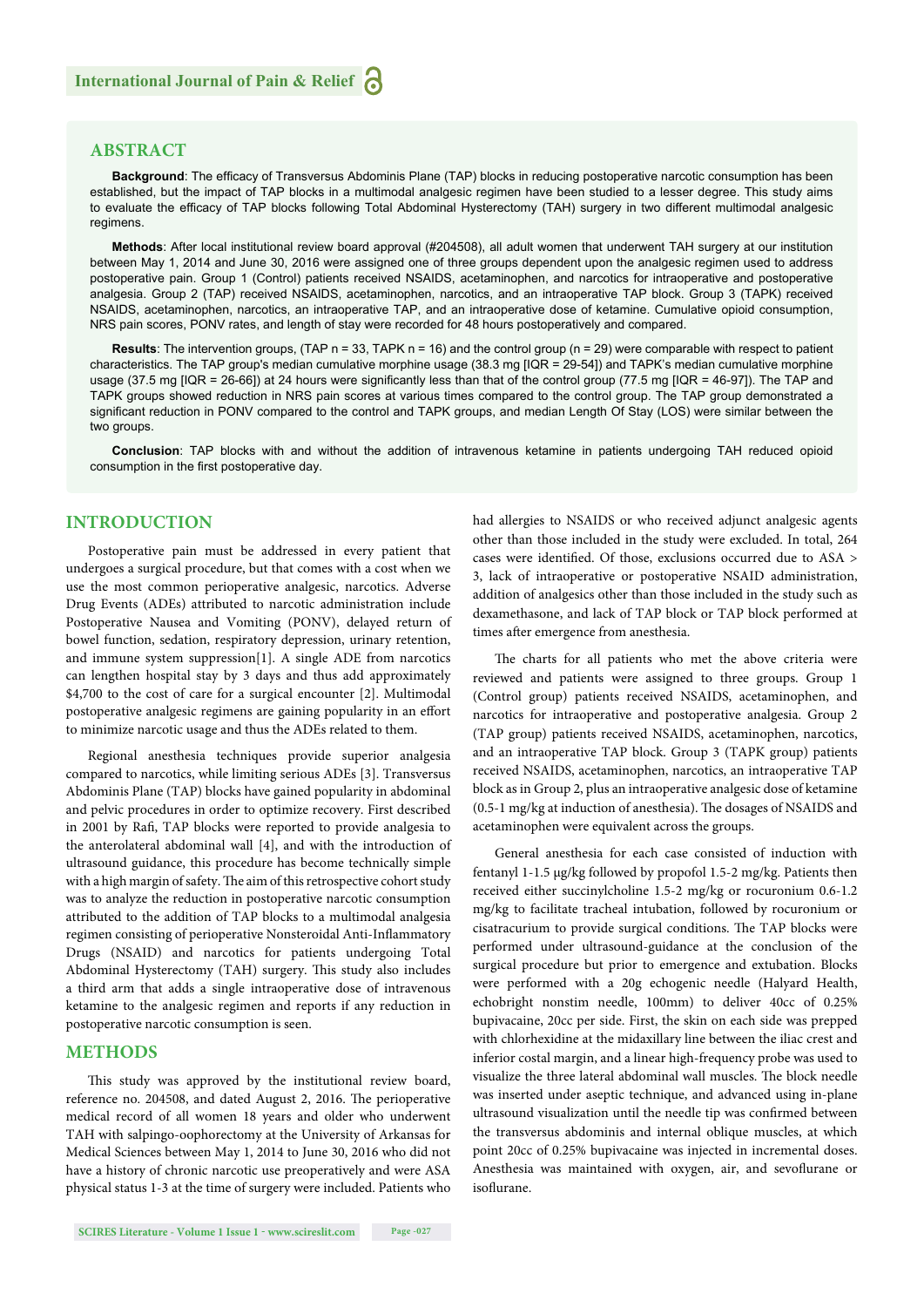The primary outcome of analysis was the total dose of morphine equivalents consumed in the 24 hours after surgery. All narcotics consumed by the patients were converted into intravenous morphinedosage equivalents using the calculator at http://www.medcalc.com/ narcotics.html. Secondary outcomes included pain assessment using an 11-point Numeric Rating Scale (NRS) at postoperative time of 0, 6, 12, 24, 36, and 48 hours, postoperative Length of Stay (LOS), and the presence PONV. PONV was defined as the need for administration of the rescue anti-emetics ondansetron or promethazine.

### **STATISTICAL ANALYSIS**

Data are summarized using medians and inter-quartile ranges for variables that are continuous or ordinal, while percentages and counts were used to summarize categorical and dichotomous variables. We hypothesized that a 30% decrease in opioid consumption would be clinically meaningful. Average morphine consumption for the first 24 hours after TAH was obtained from previously published data [5-7].

Wilcoxon rank-sum tests were used to compare the control group to TAP and TAPK groups with respect to the amount of postoperative narcotics used, and NRS pain scores. The distributions of time-to-discharge (LOS) for each group were estimated using the methods of Kaplan and Meier and these distributions were compared using log-rank tests. Finally, logistic regression models were used to analyze dichotomous outcomes, e.g. incidence of PONV. A 5% α-level was used to determine statistical significance.

#### **RESULTS**

During the period of May 2014 to June 2016, 244 women underwent TAH with or without salpingo-oophorectomy at our institution. Of those, 172 patients were excluded due to lack of administration of perioperative NSAIDS, administration of analgesics other than those in the protocol, or for TAP blocks performed at times after the emergence from anesthesia. The groups were comparable in respect to height, weight, age, ASA physical status, and duration of procedure (Table 1). The TAP group had a 50% reduction in 24-hour narcotic consumption compared to the Control group, and the TAPK group had a 52% reduction in narcotic consumption at 24 hours as compared to the Control group. There was no significant decrease in narcotic consumption in the TAP and TAPK groups compared with the Control group between 24 and 48 hours postoperatively (Table 2).

In examining postoperative NRS pain scores, the TAP group showed a reduction in values versus the Control group at 6, 12, 24, and 48 hours postoperatively. The TAPK group only showed a significant reduction in VAS scores as compared to the Control group at 12 hours (Table 3).

The incidence of PONV during postoperative hospital admission was reduced in the TAP group by 42% as compared to the control group. The TAPK group showed a PONV incidence similar to the control group, however the data did not achieve statistical significance (Table 4). Postoperative hospital Length of Stay (LOS) was similar between all groups, with the TAPK group actually showing a slightly longer LOS than the other groups, with LOS between 2 and 3 days (Table 5).

#### **DISCUSSION**

The use of TAP blocks for postoperative analgesia following abdominal surgery, and in particular following TAH surgery, have mostly been performed in the setting of an otherwise narcotic-based

| Table 1: Demographic Data. |                      |                |                 |  |  |
|----------------------------|----------------------|----------------|-----------------|--|--|
| Variable                   | Control ( $n = 29$ ) | $TAP (n = 27)$ | TAPK $(n = 16)$ |  |  |
| Age (yr)                   | 41 (22-58)           | 53 (34-77)     | 47 (28-73)      |  |  |
| Height (cm)                | 165 (150-188)        | 165 (149-177)  | 165 (152-180)   |  |  |
| Weight (kg)                | 93 (37-196           | 76 (48-109)    | 93 (65-163)     |  |  |
| ASA status (I:II:III)      | 0:17:12              | 0:15:12        | 1:4:11          |  |  |

**Table 2:** Post-operative narcotic consumption. A Wilcoxon rank-sum test was used to compare the control group to each of the TAP groups, separately, with respect to narcotics consumption during the 0-24-hour and the 24-48 hour postoperative periods.

|                                       | Median (25 <sup>th</sup> quantile, 75 <sup>th</sup> quantile) | p-values             |                           |                     |                     |
|---------------------------------------|---------------------------------------------------------------|----------------------|---------------------------|---------------------|---------------------|
| <b>Narcotic</b><br><b>Consumption</b> | Control<br>$(N = 29)$                                         | TAP<br>$(N = 27)$    | <b>TAPK</b><br>$(N = 16)$ | C vs.<br><b>TAP</b> | C vs<br><b>TAPK</b> |
| 24-Hour                               | 77.5<br>(46.6, 97.5)                                          | 38.3<br>(29.9, 54.5) | 37.5<br>(26.5, 66.4)      | 0.00049             | 0.00327             |
| 48-Hour                               | 20.0<br>(10.0, 25.0)                                          | 15.0<br>(9.2, 21.8)  | 17.8<br>(12.3, 25.8)      | 0.11204             | 0.73024             |

**Table 3:** Post-operative pain**.** A Wilcoxon rank-sum test was used to compare the control group to each of the TAP groups, separately, with respect to VAS pain scores obtained at 0, 6, 12, 24, 36 and 48 hours post-surgery. These values were obtained from the nursing flowsheet in the electronic medical record.

|                                                                          | Median (25 <sup>th</sup> quantile, 75 <sup>th</sup> quantile, N <sub>observed</sub> ) <sup>#</sup> |               |                   | p-values            |                     |  |
|--------------------------------------------------------------------------|----------------------------------------------------------------------------------------------------|---------------|-------------------|---------------------|---------------------|--|
| Time<br>(hrs)                                                            | Control ( $N = 29$ )                                                                               | $TAP(N = 27)$ | TAPK ( $N = 16$ ) | C vs.<br><b>TAP</b> | C vs<br><b>TAPK</b> |  |
| 0                                                                        | 8.0 (6.0, 10.0, 29) 7.0 (4.0, 8.0, 26) 6.5 (0.0, 8.0, 16) 0.08877                                  |               |                   |                     | 0.06221             |  |
| 6                                                                        | 6.0 (4.0, 7.0, 27) 4.5 (2.0, 6.0, 26) 4.0 (2.0, 7.0, 15) 0.02989 0.14458                           |               |                   |                     |                     |  |
| 12                                                                       | 5.5 (4.0, 7.0, 22) 4.0 (2.0, 6.0, 25) 3.0 (2.5, 7.0, 12) 0.00396 0.03426                           |               |                   |                     |                     |  |
| 24                                                                       | 6.0 (4.0, 7.0, 27) 3.5 (2.0, 6.0, 22) 4.5 (3.0, 7.0, 14) 0.01731 0.30961                           |               |                   |                     |                     |  |
| 36                                                                       | 5.0 (4.0, 8.0, 27) 4.0 (2.0, 7.0, 20) 5.0 (3.0, 7.0, 14) 0.06380 0.22167                           |               |                   |                     |                     |  |
| 48                                                                       | $5.5(5.0, 6.5, 28)$ $\vert 5.0(2.0, 6.0, 21) \vert 4.5(3.0, 6.0, 10) \vert 0.03636 \vert 0.28888$  |               |                   |                     |                     |  |
| *There are several time periods in which one or more groups have missing |                                                                                                    |               |                   |                     |                     |  |

observations; therefore, the number of complete observations for are reported in this table.



postoperative analgesic regimen [8]. TAP blocks differ from neuraxial techniques in that they provide somatic analgesia only, which depending on the degree of visceral pain following certain procedure types, makes a setting of multimodal analgesia important. At our institution we are experienced with multimodal analgesia due to years spent practicing enhanced recovery techniques for other intraabdominal surgery types like colorectal, and we have enjoyed great success with these regimens and seen hospital length of stays decrease dramatically. Therefore we wanted to evaluate two things with this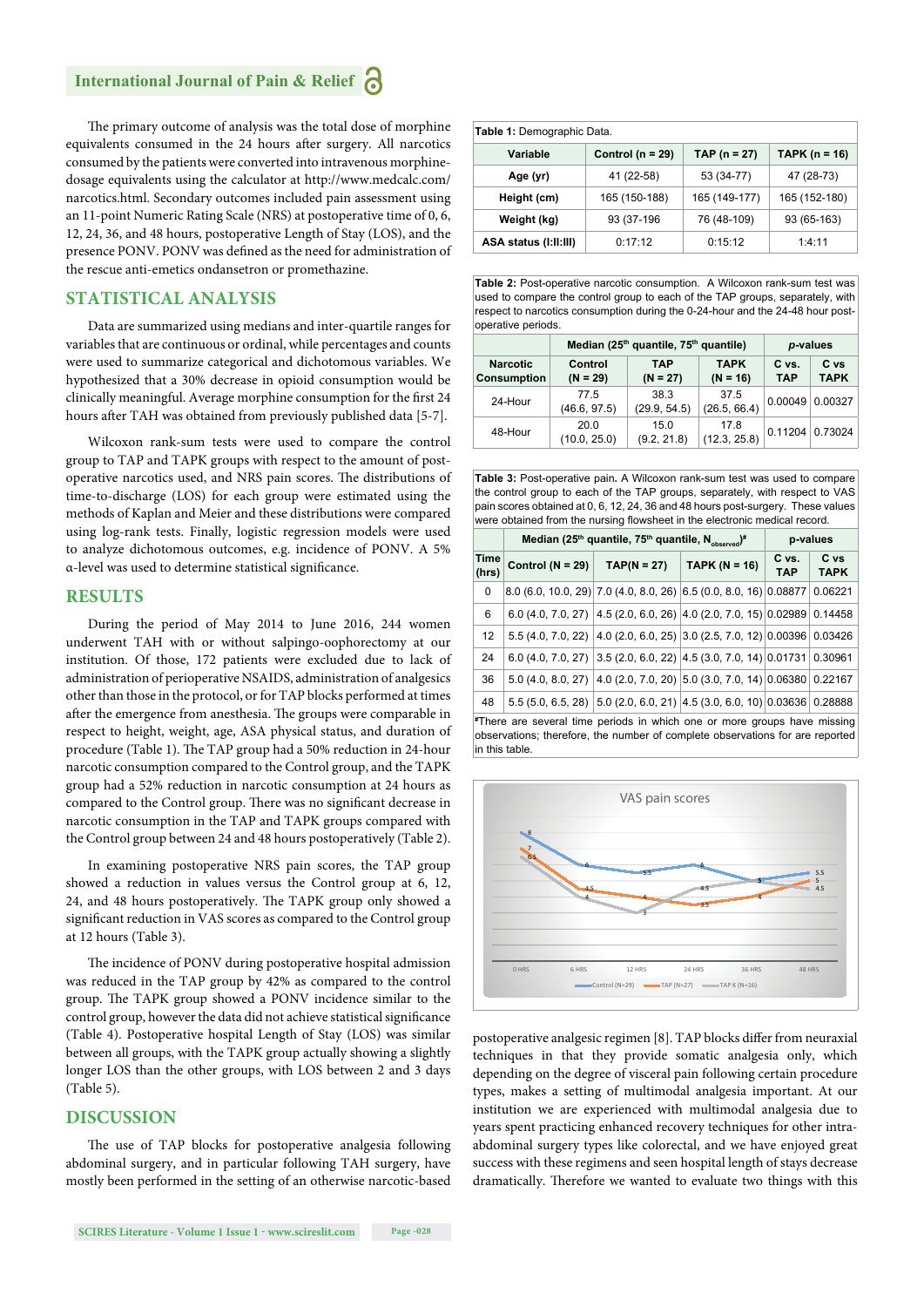study: the reduction in postoperative narcotic consumption and PONV attributed to the addition of TAP blocks to our narcotic and NSAID-based intraoperative and postoperative analgesic regimen for TAH surgery, and if any added benefit was obtained by adding a single intraoperative analgesic dose of ketamine to that regimen. The analgesic benefits of ketamine, both as a single intraoperative bolus and as a postoperative infusion, have been studied extensively and have been shown to reduce postoperative narcotic consumption by 30-40% in the first 24 hours after surgery [9], but it's effect when added to a multimodal regimen that includes regional anesthesia has not been extensively researched.

The 50% reduction in narcotic consumption at 24 hours and

**Table 4:** Incidence Of Post-Operative Nausea and Vomiting (PONV) and anti-emetic use. A likelihood ratio chi-square test was used to compare the control group to the KM distribution of each of the TAP groups with respect to the incidence of PONV. The incidence of the use of specific anti-emetics were evaluated in a similar fashion.

|             |                      |               |                     | p-values            |                     |
|-------------|----------------------|---------------|---------------------|---------------------|---------------------|
|             | Control (N<br>$= 29$ | $TAP(N = 27)$ | TAPK ( $N =$<br>16) | C vs.<br><b>TAP</b> | C vs<br><b>TAPK</b> |
| <b>PONV</b> | 82.8% (24)           | 48.1% (13)    | 87.5% (14)          | $0.00852$ 0.67564   |                     |



**Table 5:** Length of Stay. A Wilcoxon rank-sum test was used to compare the control group to each of the TAP groups. The figure that follows represents the Kaplan-Meier distributions for each of the groups.

|            | Median (25 <sup>th</sup> quantile, 75 <sup>th</sup> quantile, N <sub>observed</sub> ) |                      |                     | p-values            |                     |
|------------|---------------------------------------------------------------------------------------|----------------------|---------------------|---------------------|---------------------|
|            | Control (N<br>$= 29$                                                                  | $TAP(N = 27)$        | $TAPK(N =$<br>16)   | C vs.<br><b>TAP</b> | C vs<br><b>TAPK</b> |
| <b>LOS</b> | 2.21(1.97,<br>2.78                                                                    | 2.28 (1.90,<br>3.04) | 2.98(1.23,<br>3.24) | 0.59411             | 0.04907             |



**SCIRES Literature - Volume 1 Issue 1 - www.scireslit.com Page -029**

overall 45% reduction in narcotic consumption at 48 hours from the addition of an intraoperative TAP block was not surprising. Other studies have shown similar benefits from this regional anesthetic technique for TAH cases, both in a narcotic-only setting and in a narcotic plus NSAIDs regimen like our Control group [10]. The reduction in NRS pain scores in the TAP group as compared to the Control group at all 6, 12, 24, and 48 hours postoperatively, and the reduction in PONV by 40%, was expected as well, based on our observations of the recovery of TAP patients versus Control group patients in the recovery room.

What we did find interesting was that the addition of an intraoperative dose of intravenous ketamine did not significantly reduce the narcotic usage from the TAP group, and postoperative NRS pain scores were similar to the TAP group. This might speak to the amount of visceral pain typically experienced postoperatively by TAH patients since ketamine primarily exerts its analgesic effect on the 2nd order neuron side of the primary to secondary order neuron synapse in the dorsal column. NMDA-receptor antagonism would have less benefit if the ventral ramus of the spinal nerve was blocked from a TAP block and the visceral pain was minimal as well. Ketamine's dramatic effect on postoperative nausea and vomiting, although not statistically significant, was unanticipated as we expected that the reduction in narcotic consumption would lead to a similar reduction in PONV as was seen in the TAP group [11].

The application of the results from this analysis is that the somatic pain control provided by TAP blocks has a profound effect on narcotic consumption and PONV postoperatively when added to a multimodal perioperative analgesic regimen of NSAIDS and narcotics, but the addition of IV ketamine to that regimen does not provide further benefit. This study was limited by the fact that it was a retrospective observational cohort study, without guidelines, for administration of narcotics and anti-emetics. Also undefined was discharge criteria, and thus our hospital LOS data is not strongly supportive in favor of the benefits of TAP blocks in reducing hospitalization duration. But, if you apply Oderda's data mentioned previously, it would be reasonable to think that in addition to lowering PONV, TAP blocks also decrease the incidence of other ADEs attributed to narcotic consumption and thus might have an impact on length of stays and overall cost of care.

Also moving to the forefront of postoperative outcome measures is patient satisfaction, of which pain control and minimal postoperative hospitalization are major factors. The TAP group had lower pain scores, and according to Jensen et al, a VAS score of 4 or less is all that is needed for a patient to feel "very satisfied" with their postoperative pain control [12]. We have seen this measure contribute to the replacement of the previous gold standard regional anesthetic technique for postoperative analgesia following intraabdominal surgery in our practice, epidural analgesia. Obvious are the set of risks and complications attributed to epidurals, including hypotension, infection, bleeding, postdural puncture headache, leg weakness, and urinary retention [13]. As part of the continued push to improve patient outcomes and satisfaction, shorten hospital length of stays, and reduce costs, regional anesthesia techniques away from the neuraxium are becoming more prevalent as part of a multimodal approach to pain management [14]. But as we move into more sophisticated multimodal analgesic regimens, we should continue to be mindful of the possibility for a point of diminishing returns as seen with our TAPK group. Degree of expected visceral pain following certain procedure types should factor into a clinician's